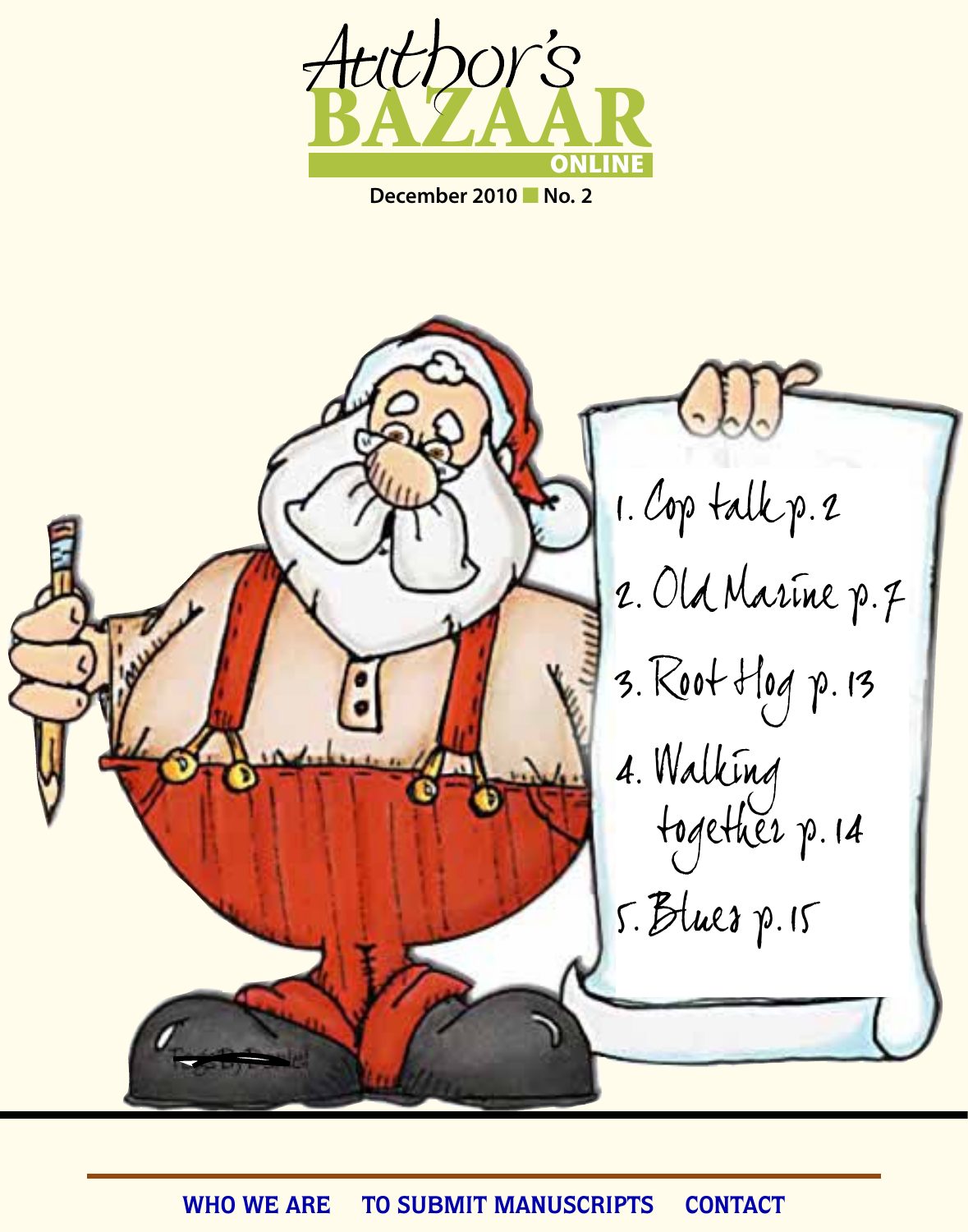

## Confessions of a news reporter in the cop shop

As a journalist, I confess that I like cops because of the stories they tell.

2

Consider the saga of the lady cop who fought a feisty naked guy, an alleged peeping tom, on a second-story balcony one evening. She and her male partner had to call in five more cops to subdue this extraordinarily feisty nudist. In many instances, female cops tend to use verbal persuasion instead of force.

My cop stories roll on. The ones I fancy are not sensational murder or mayhem but rather the stories that cops like to tell about everyday adventures.

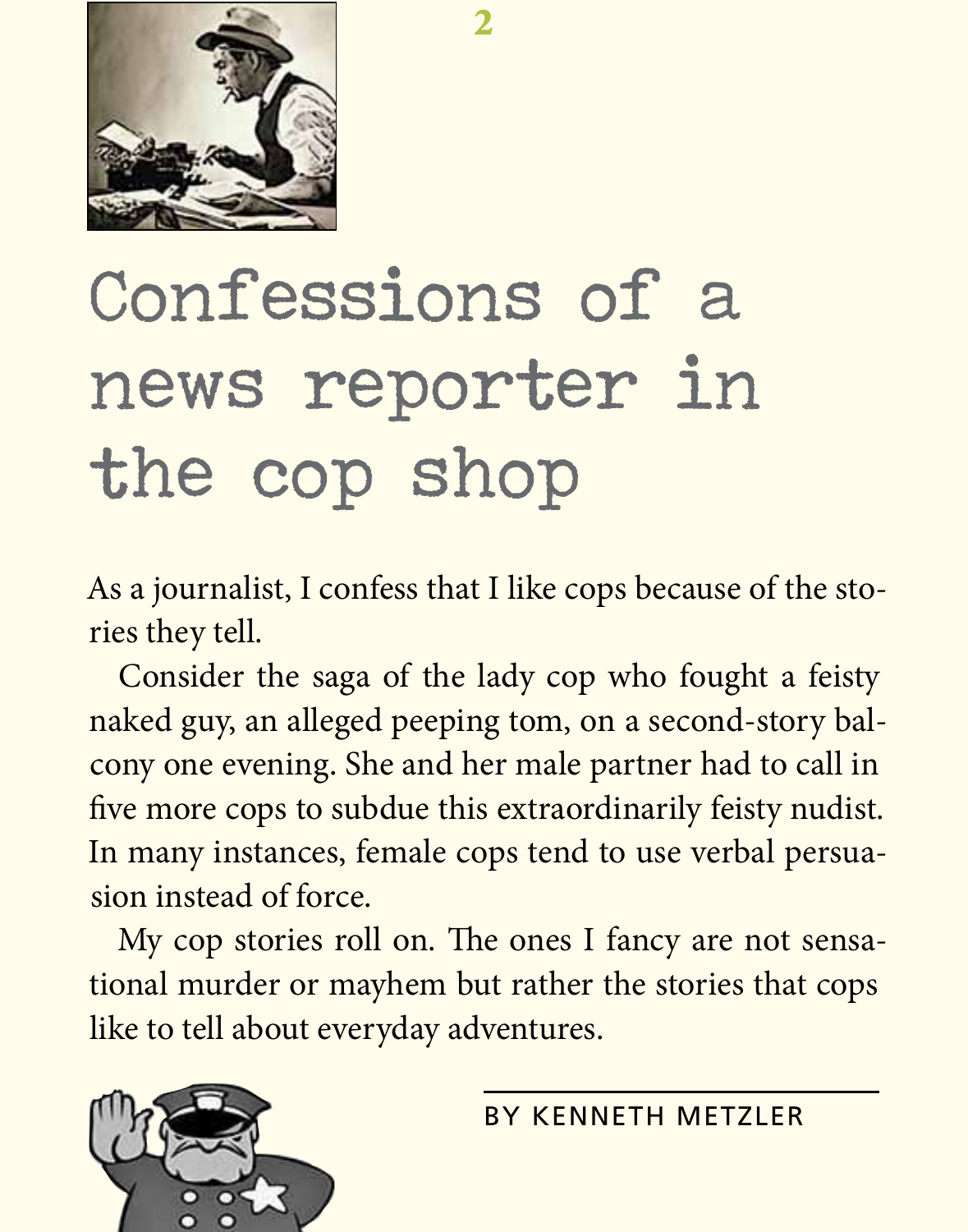One day in Oregon, a deputy sheriff worked to rescue a hiker lost in lonely, rugged terrain somewhere near the bottom of a 286-foot waterfall coated with ice on a frigid winter day.

That's my Oregon, a dangerous beauty. Lane County, where I live, stretches from the rugged Pacific Coast though 120 miles of wild country eastward to a range of three mountains about 10,000 feet high. Much of it is lonesome country, forests, rivers, lakes, waterfalls, and rugged cliffs. On average about 150 people get lost there every year. A police function, usually aided by lots of volunteers, is to find them.

This time the lone deputy sheriff took the quickest way down the 286-foot cliff to find the lost hiker. He rappelled to within 20 feet of the bottom. He spotted the hiker standing below and apparently unharmed.

"Sir," he yelled. "Do you like cops?"

Well, he does now. The story is precious to cops who daily face a public quick to criticize, slow to appreciate.

Cops arrest people, but they also rescue. One time the dispatcher sent a cop to the house of a woman bent on suicide. She held a loaded pistol to her head. The officer claimed to be a man of few words. The ones he spoke had little effect. He took another approach, one based on experience.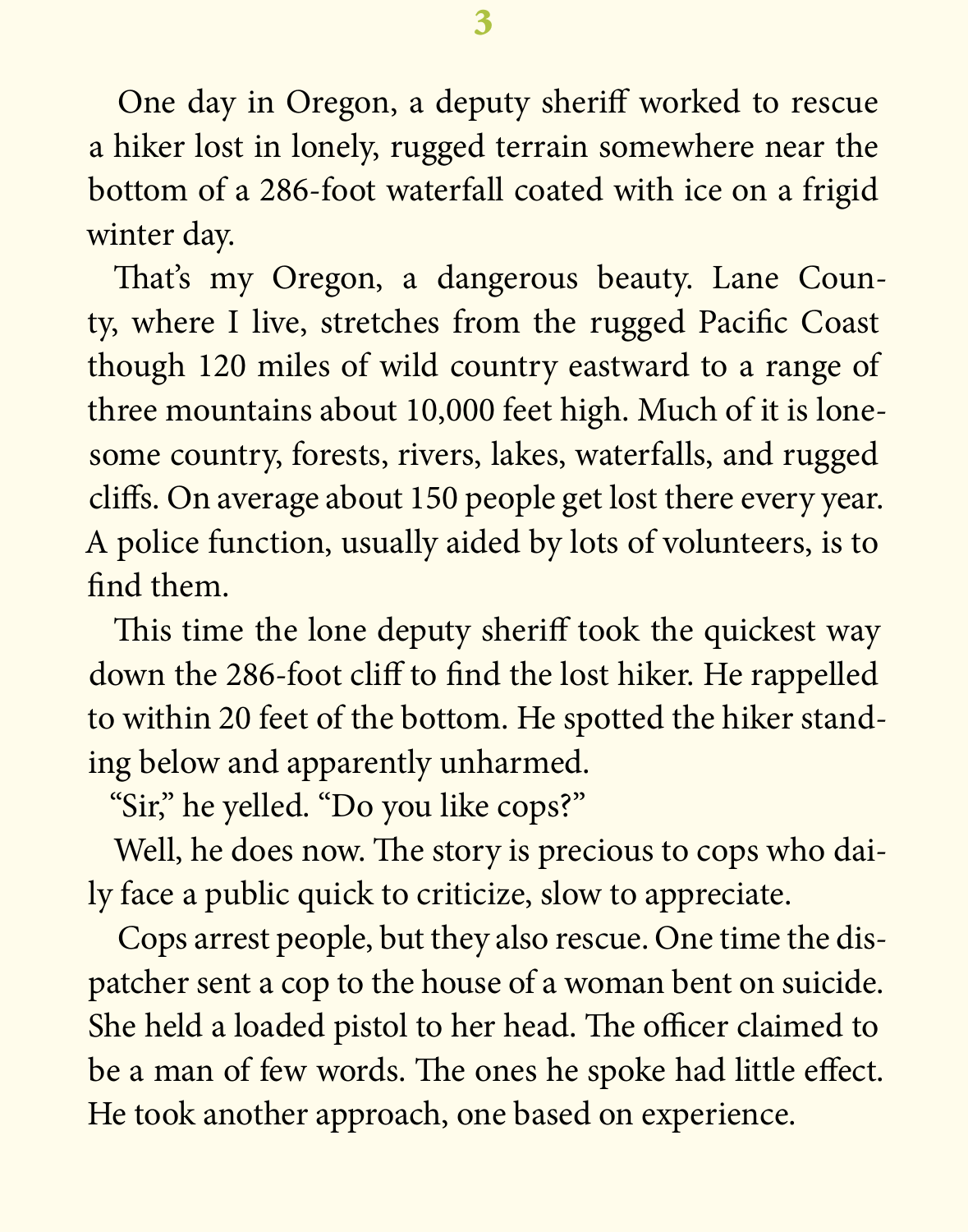"Have you ever seen anyone who has been shot with a gun?"

She promptly dropped the weapon. Later, at police headquarters, his fellow officers handed him a commendation, a hand-lettered placard inscribed "Hero First Class."

Some cops will surprise you. Officer Lloyd Davis, now retired, spent thousands during his career handing out silver dollars, his own money, to beleaguered kids. Often he would "pull it from their ear," a worthy gesture, he proclaimed, to teach children a lesson about sharing and perhaps to give them a positive memory about their encounter with a police officer.

Not every cop is a little darling, of course.

News articles had praised "Rick," the police chief of a

small Oregon town, for his work helping troubled juveniles. How shocking to learn one day that he'd been arrested and eventu-



ally convicted of embezzlement. Equally shocking, I met him years later on a street corner — a destitute wanderer.

Then there's the cop named Randy, 63, who is stationed near a university campus in Eugene, Oregon, where he works on the side and collects donations to provide aid to the homeless.

## 4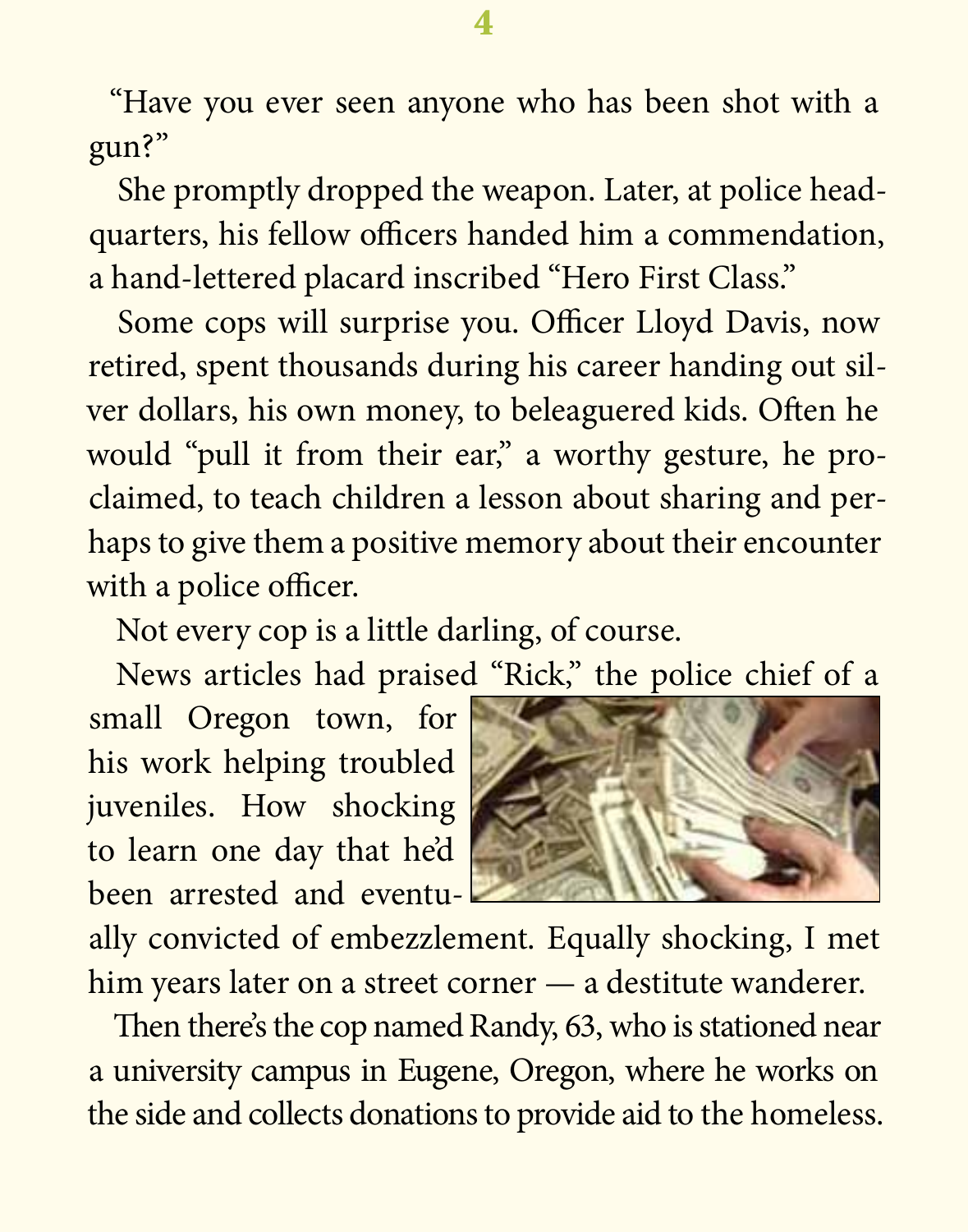Cops have an uncanny way to scope out problem drivers. Does the driver seem nervous, constantly scanning the cop car nearby? What's he hiding?" Nothing uncanny about that kind of observation.

Police dogs, however, are something else. Cops use them because their ability to scope out miscreants is indeed uncanny. They have million-dollar noses. A trained canine can differentiate between a bank robber running east from an ordinary jogger running west. The dog knows to chase the one emitting a "fear scent," an odor slightly different from ordinary perspiration.

Consider the career of an officer named Fedor (the late Fedor) whose police record includes more than 600 arrests. A 2-year-old girl disappeared from her home at 4 o'clock one morning. The mother phoned police, almost apologetically reporting that her girl had somehow wandered away in the night, and suddenly she shrieked in horror. Her husband reported that a locked window in her bedroom had been pried open.

Thus the game was afoot. Child-snatching cases stem from either family disputes or pedophiles, and in the latter case the prospects of the child's survival are not good. By 4:15 a.m., 15 officers were searching the neighborhood.

Officer Fedor was brought in. His orders: "Backtrack fol-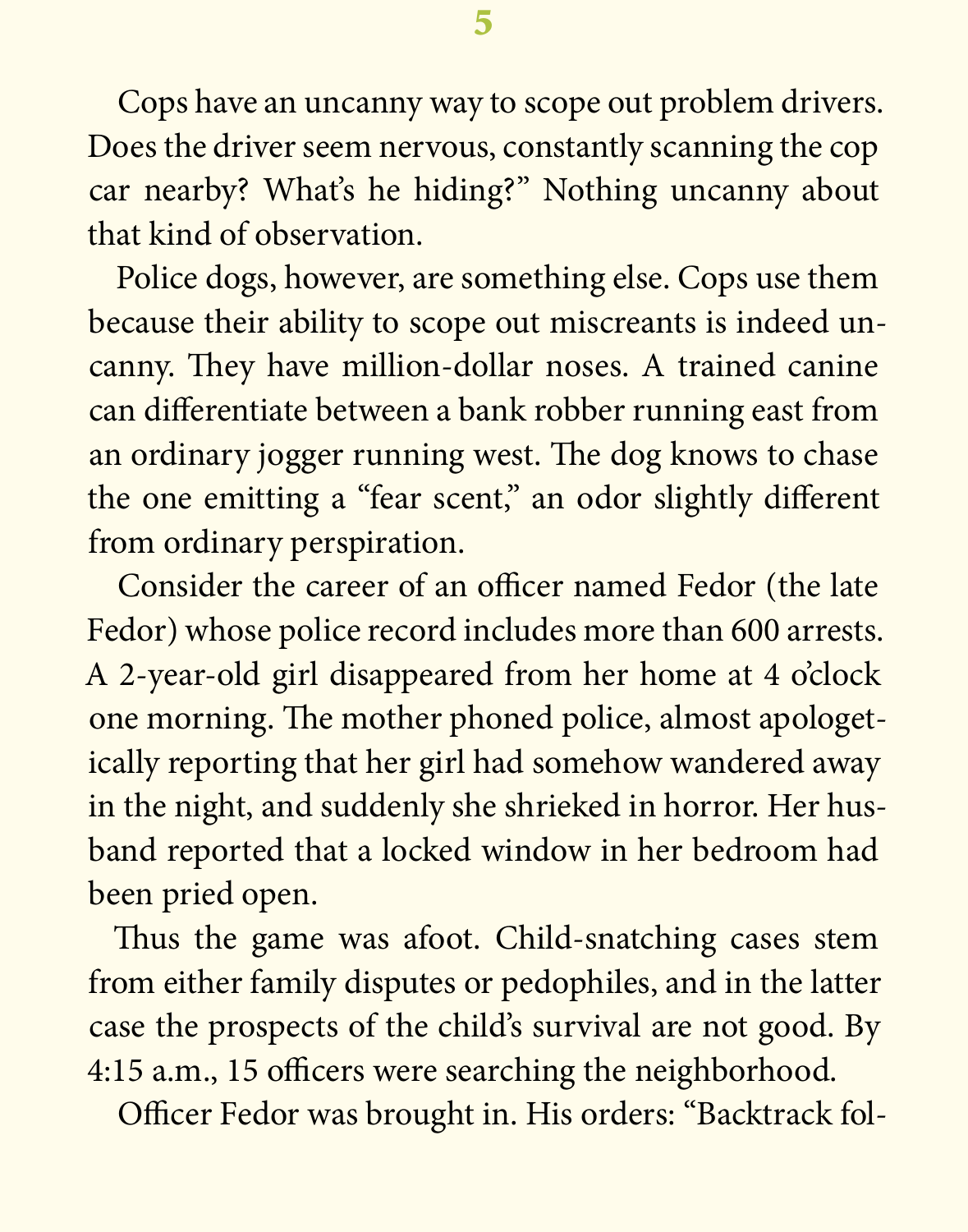lowing the freshest scent," pronounced in German because the dog was trained in Germany. Fedor promptly ran a quarter mile through residential yards and cozied up to a "black bundle" hidden beneath a tree by a vacant house. The tot was alive and well. In the distance, a young man was subsequently arrested and ultimately was sentenced to 26 years in prison.

So, I like cops, enough to edit a whole book about them,



their experiences, their stories, their wisdom and sometimes their missteps whether in pathos or in laughter.

Missteps? In my town one night a cop inadvertently fell into a swimming pool. Fellow officers promptly labeled him "The Blue Dolphin." Another night a cop drew his gun on a suspected burglar inside a mini-market and yelled, "freeze" only to discover that the burglar was a life-sized

poster of the Marlboro Man standing in the shadows.  $\blacksquare$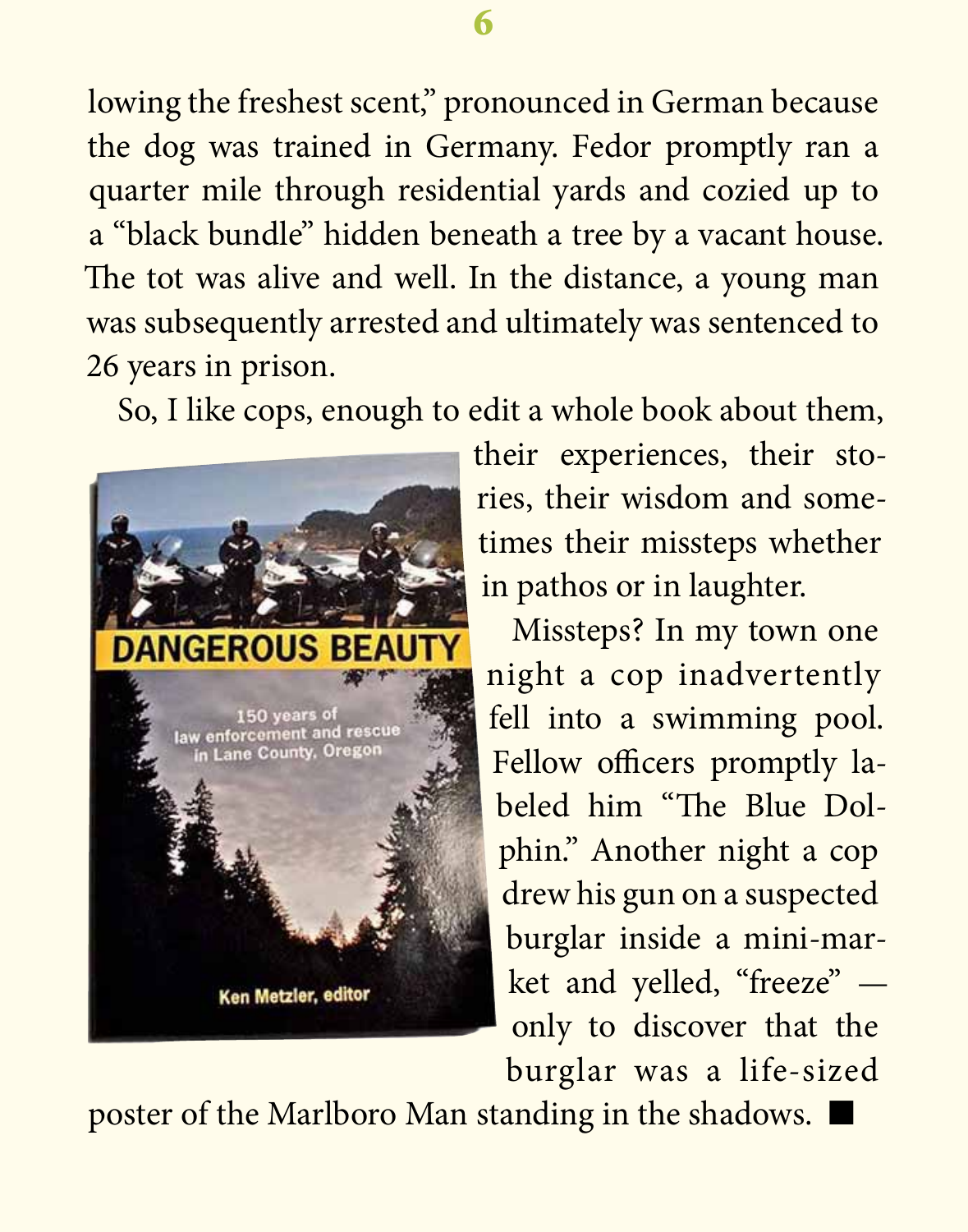7

**I** met him at the VA hospital in Portland, Ore., where I was working as a volunteer. He was a patient on Ward C in a room with three other veterans.

I don't remember his name. I wish I could. Perhaps it's for the best.

The first time I walked into the room, all four vets looked



BY ROSS CARLETTA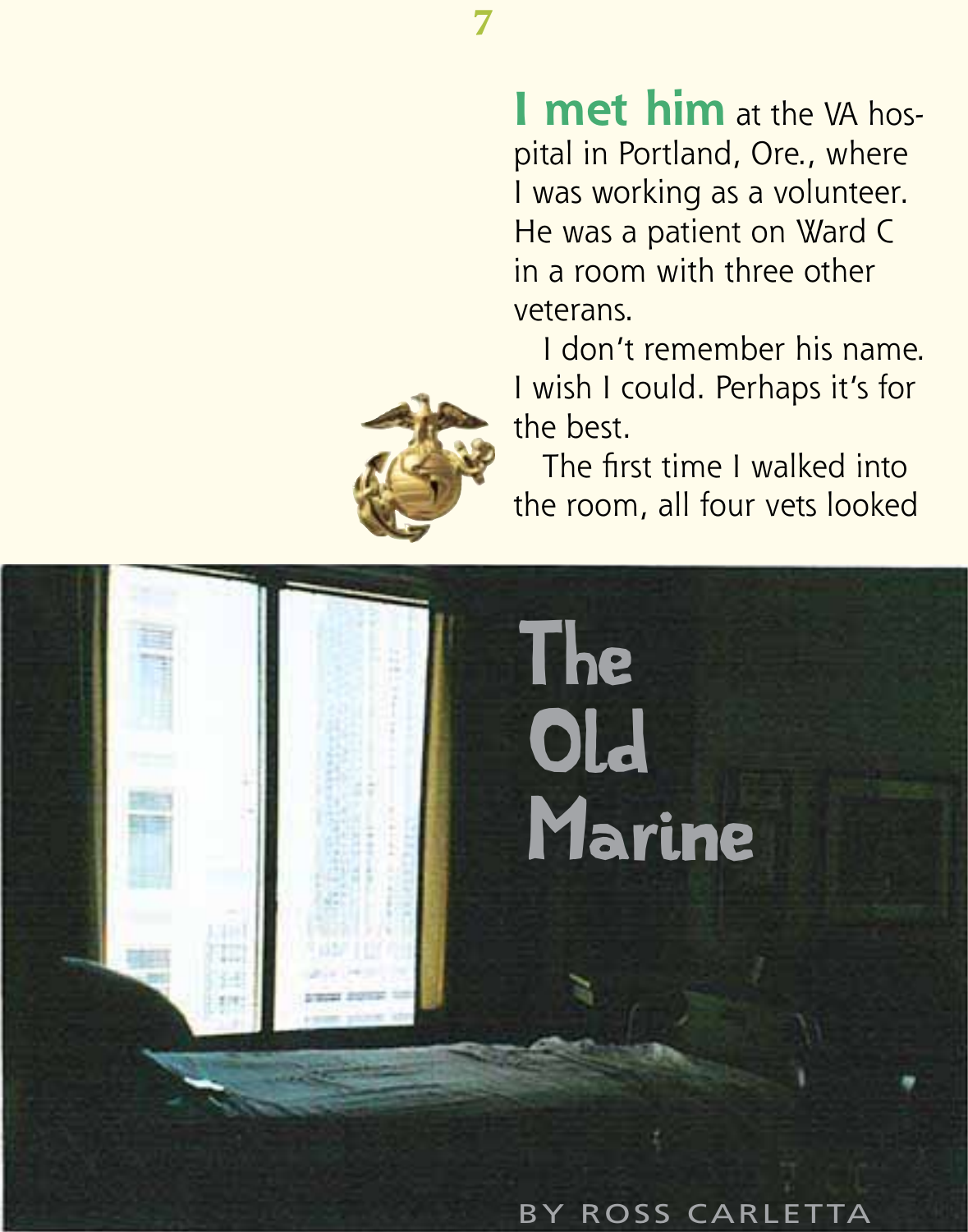up at me. You could tell from their expressions that they were wondering who I was and welcomed any interruption in the dull routine of patient life.

My attention was caught by the lanky, obviously tall vet in the bed to my left.

He was in his 80s and almost bald. His face was long and angular. Even in bed, propped up on his elbow, there was a vitality about him, a charisma, a gleam of mischievousness in his pale blue eyes, a smile that was slight but intriguing. You could almost see behind his aged face the young, energetic recruit he must have been.

I was drawn to him over the others for reasons I'm not sure I understand. Perhaps it was because he seemed more open, more eager to engage me while the others were passive, doubtful.

In the few minutes that I stood at the foot of his bed and we talked, he told me he was a Marine. It didn't surprise me. There was something straight and proud in his being.

Then he told me he had cancer of the spine. I tried not to show my shock. I lost a sister to cancer, so I know the horror of that disease.

I tried to visit the hospital for a few hours at least once a week, and on each visit, I made a point to visit the old Marine. I'd save him for last so that I could spend a little more time with him. On each visit, he'd tell me a little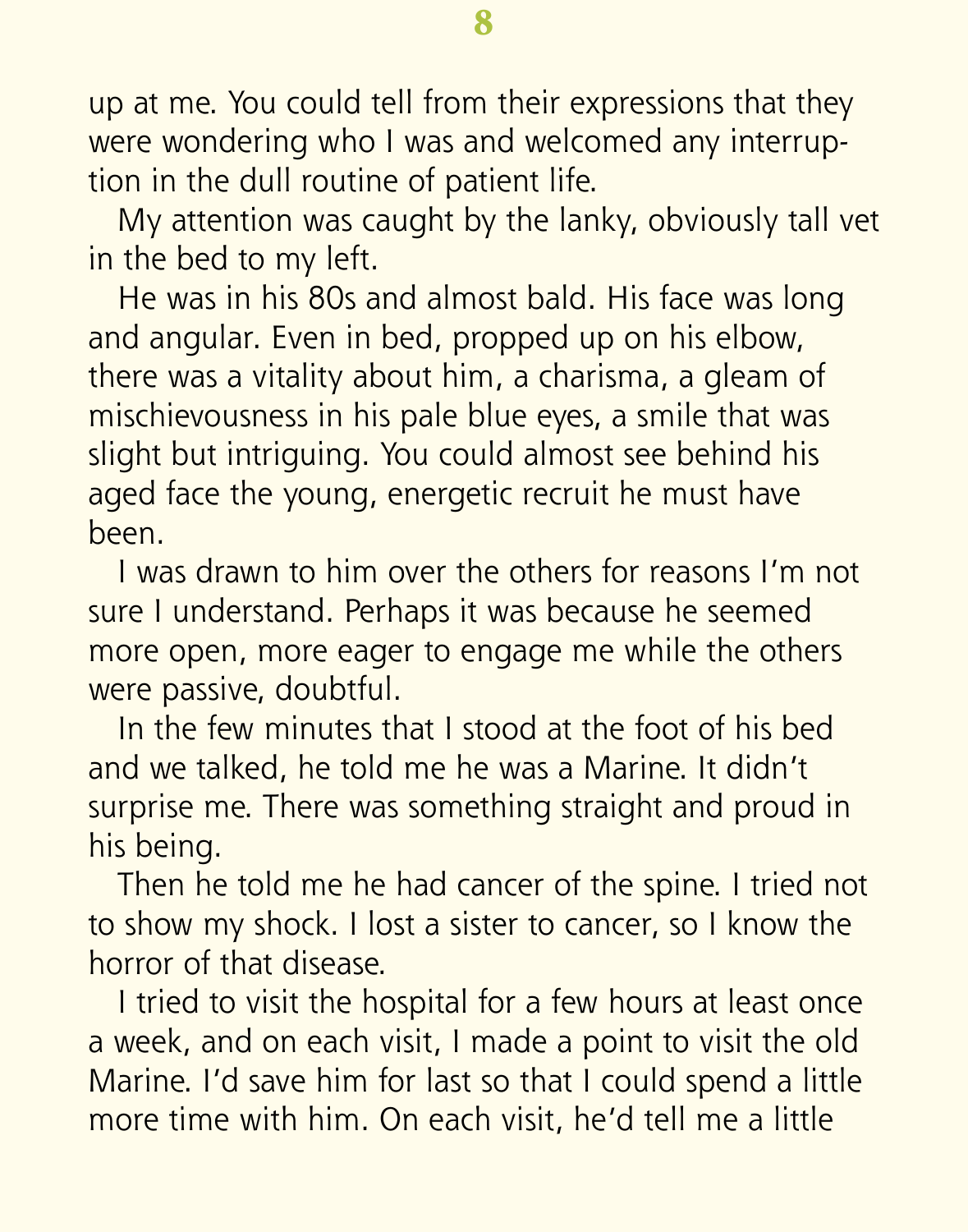more about his life, that he had a son who came to visit almost every day, that he'd joined the Army at the age of 18 and had fought in World War II, then enlisted in the Marines and served in the Korean War.

He told me he was one of the Frozen Chosin.

He was with the 1st Marine Division in November 1950 when 8,000 men – mostly from the 5th and 7th Marines — found themselves trapped by tens of thousands of Communist Chinese at a snowy, frozen place called the Chosin Reservoir in North Korea.

From Nov. 27 to Dec. 13, the Marines and Army soldiers found themselves in an epic battle against swarms

of attacking Chinese infantrymen. At times, the fighting was hand to hand. The temperature at night often fell to 50 below zero. It was North Korea's coldest winter in 100 years.



When I asked the old Marine to tell me more, he wouldn't. Not a word. It's a horror he didn't want to think about, talk about. As a Vietnam vet, I understood. You can't tell such a traumatic thing to someone who wasn't there. It's useless. It becomes nothing but a dra-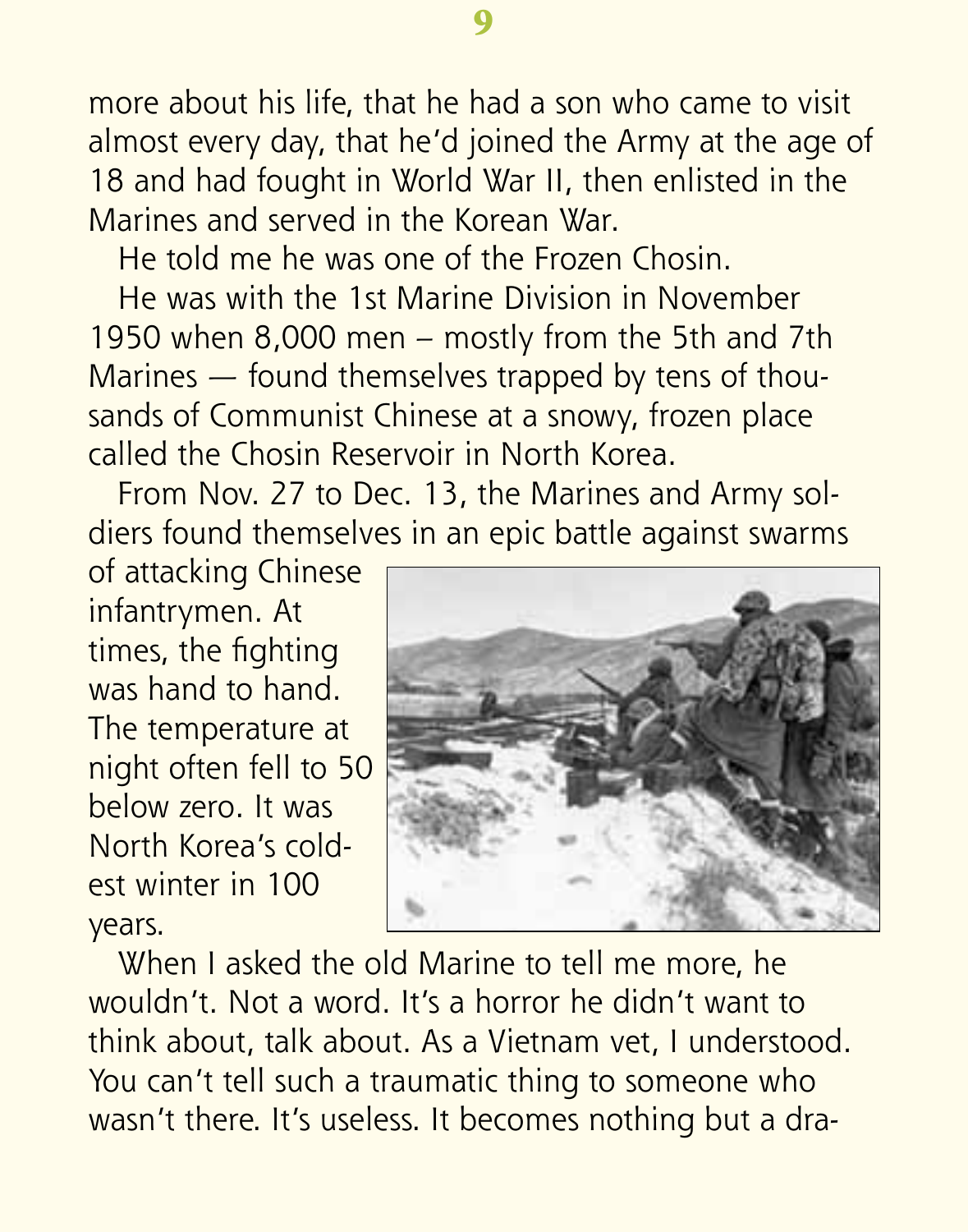matic war story. The sense of what you experienced, the true reality of the sights, sounds, smells, agony, pain, sorrow cannot be translated through words. You have to live it. The only people you can talk to about such trauma are the people with whom you shared the trauma.

Each time that I came to visit, I could see the old Marine had deteriorated a little more from the week before. I knew the end was near. So did he, but he had yet to lose that sense of life and vitality that first caught my attention.

One day when I came to visit, a nurse had him in a wheelchair. She was rolling him down the ward corridor to the open hallway that had a wall of windows that offered a stunning view of the city, the Willamette River, the countryside and Mount Hood. It was a beautiful day with a clear, blue sky. Mount Hood seemed to loom over everything.

The nurse had some errands she needed to do, and she asked if I'd watch after the old Marine.

"Of course," I said. "We're old friends."

The Marine didn't say a word. It was obvious he'd lost a lot of energy in the past week. His head and shoulders were no longer straight and proud. They drooped in seeming despair. I stood behind the chair, looking at the postcard beauty of the scene before us. I wondered if the Marine saw the beauty. I put my hand on his thin shoulder. I could almost feel his sorrow. He said nothing. Neither did I.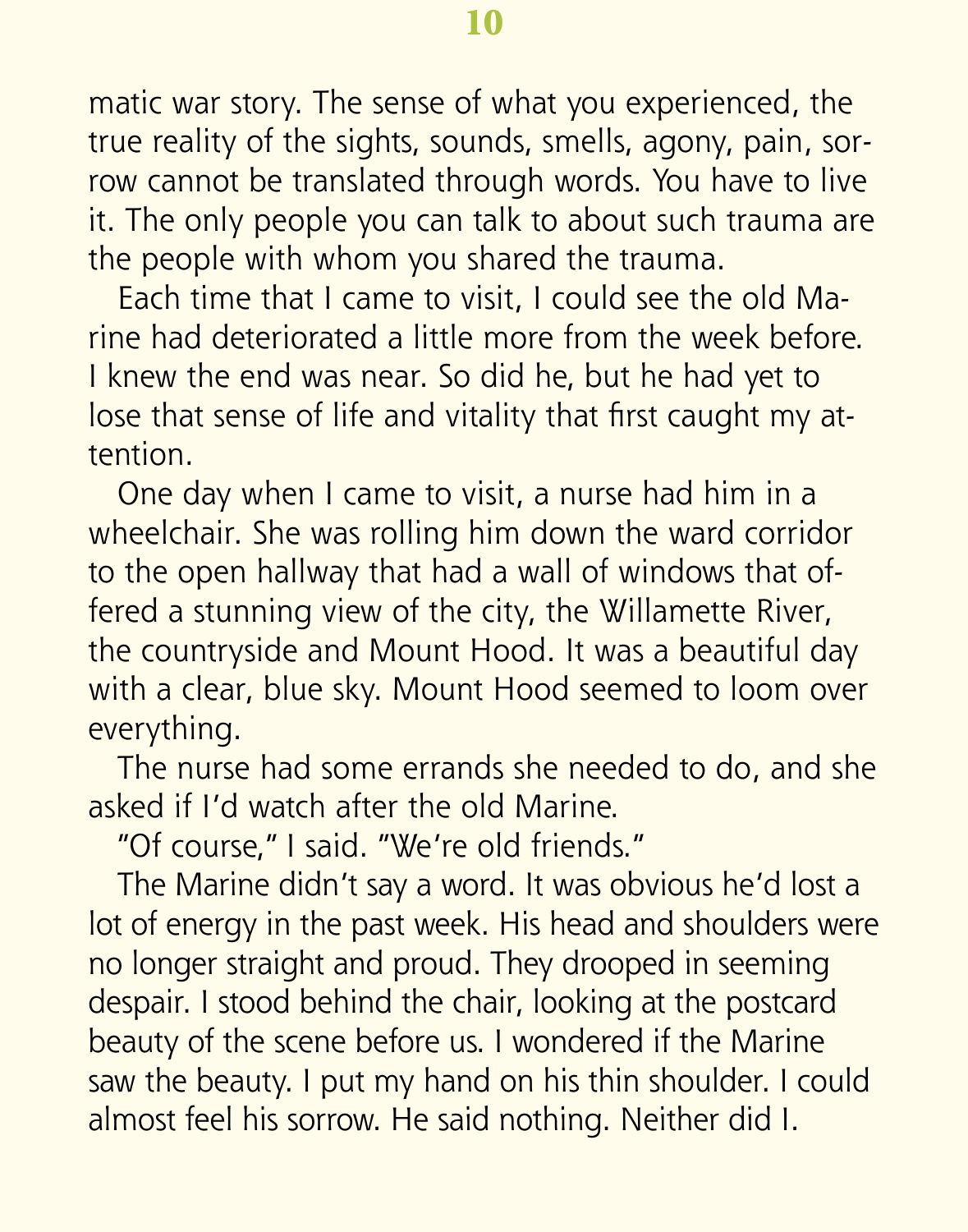The nurse returned soon and said she probably should get the Marine back to bed. I said good-bye to him and told him I'd visit again in a few days. He gave me a weak smile of thank you, nodded his head, but said nothing.

A few days later, I returned. I went straight to Ward C. The old Marine wasn't in the room with the other vets. I looked on the wall chart where the patients' names are written with their room numbers. He'd been moved to a private room.

I turned to a nurse and asked how he was.

"Not good," the nurse replied, shaking his head. "The cancer is spreading. There is nothing we can do for him. We're making him comfortable, but he doesn't have much longer."

The nurse said I could visit him. When I reached his door, I paused and listened. There was no sound from within. I slowly and quietly opened the door. The room was dark, the window shades drawn. I could see a figure in the bed, its back to me. I stood quietly and listened. I could hear him mutter but couldn't understand what he was saying. I had a feeling he was reliving his life? My instincts told me this was no time to interrupt.

I slipped out of the room, closed the door and leaned against the wall. A man in this room would be dead soon, and there was nothing anyone could do. There was nothing but waiting.

I started down the corridor. I didn't want to be there

11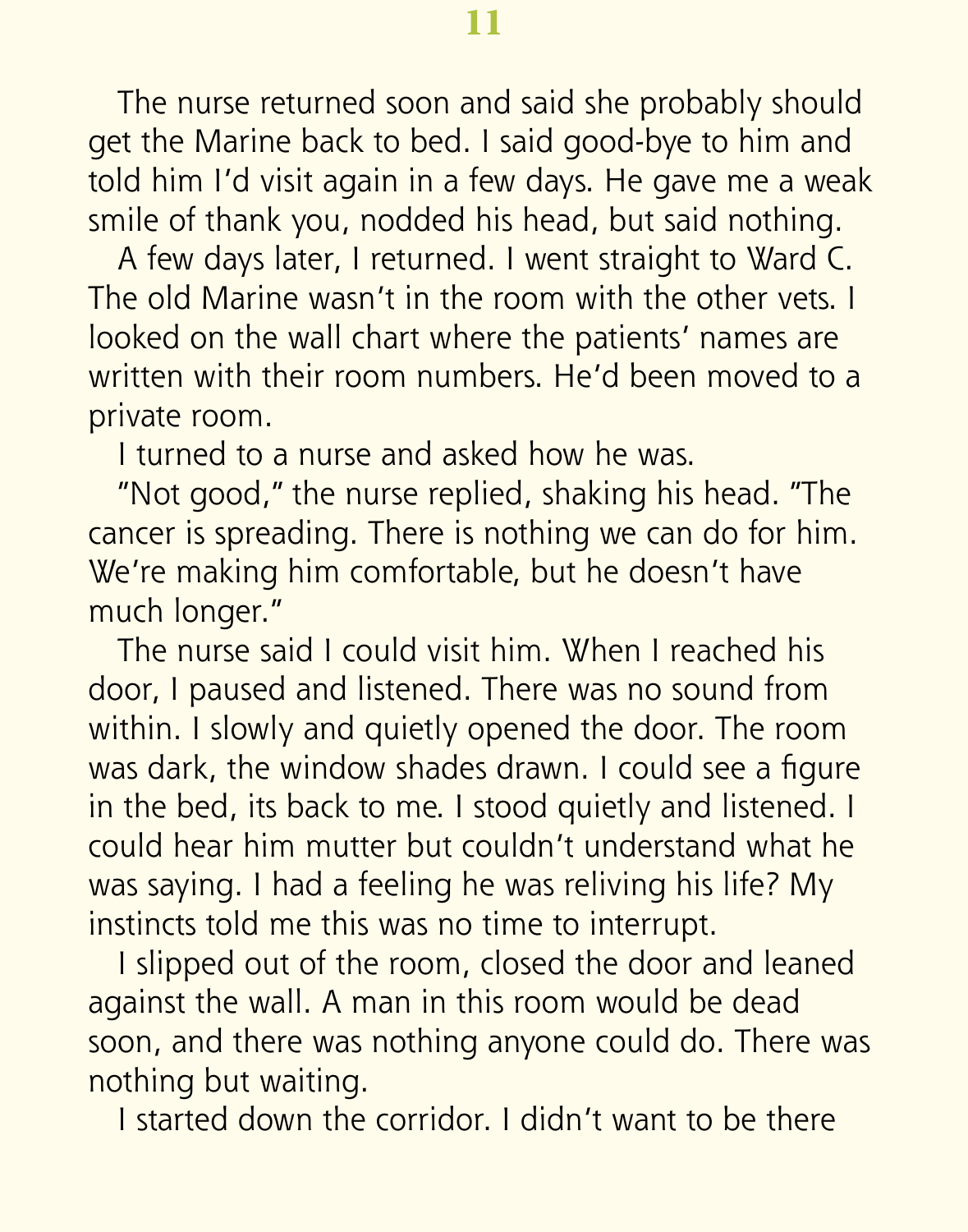any longer. I wanted out, to feel fresh air and the sun.

As I walked down the hall, two young nurses were sitting at computers along the wall. Neither could have been more than 25.

I paused as I approached them. Without turning to them or trying to draw their attention, I simply blurted out, "How do you do it?"

They looked up at me. One nurse replied: "I've wanted to be a nurse since I was a little girl."

She hadn't caught the meaning of my terse question. "Yes," I said, "but how do you do it?"

The second nurse understood.

"You just do it," she said.

I nodded. Yes, of course. How else do you survive this kind of sorrow? You can't fight death and expect to win. These young women had learned this truth at an early age. It was part of their jobs. They had learned to live with death.

A few days later, I returned to the hospital. I went straight to Ward C and the old Marine's room. I opened the door slowly and quietly. The window curtains were open, sunlight was pouring in. The bed was empty.

I went to the wall chart. The Marine's name was no longer there

I haven't been back to volunteer since.  $\blacksquare$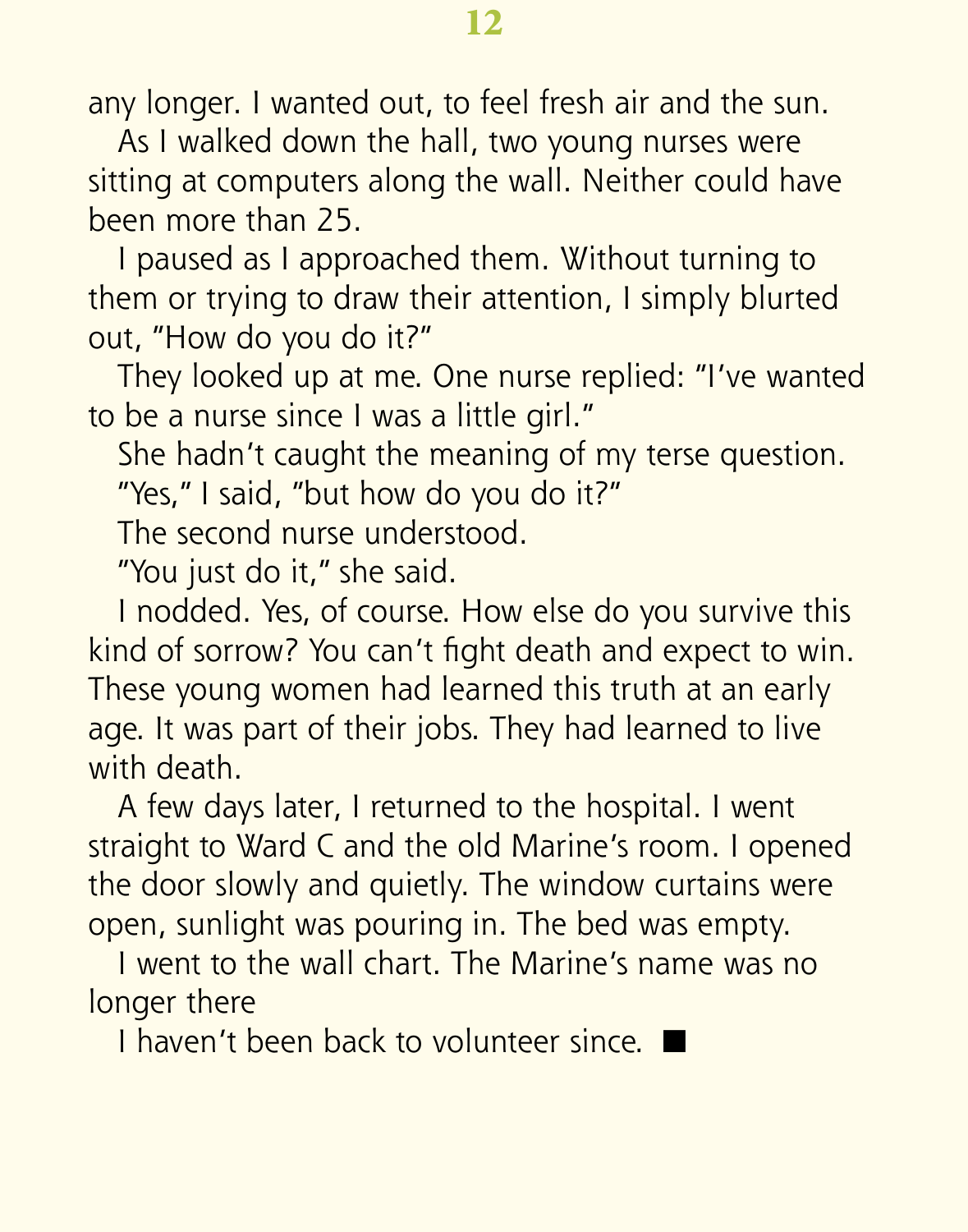## **East Texas Root Hog**

By Sheryl L. Nelms

We could always tell when the hounds trapped another armadillo under the house

because it would go to jumping and thumping up against the floorboards

knocking and knocking

Until we couldn't stand it no more and we'd all have to go out there

No matter what time and get a hold of all them dogs

and Grandma would crawl with the broom in under the house and whisk it

Until the darn thing waddled out.

So cool!



13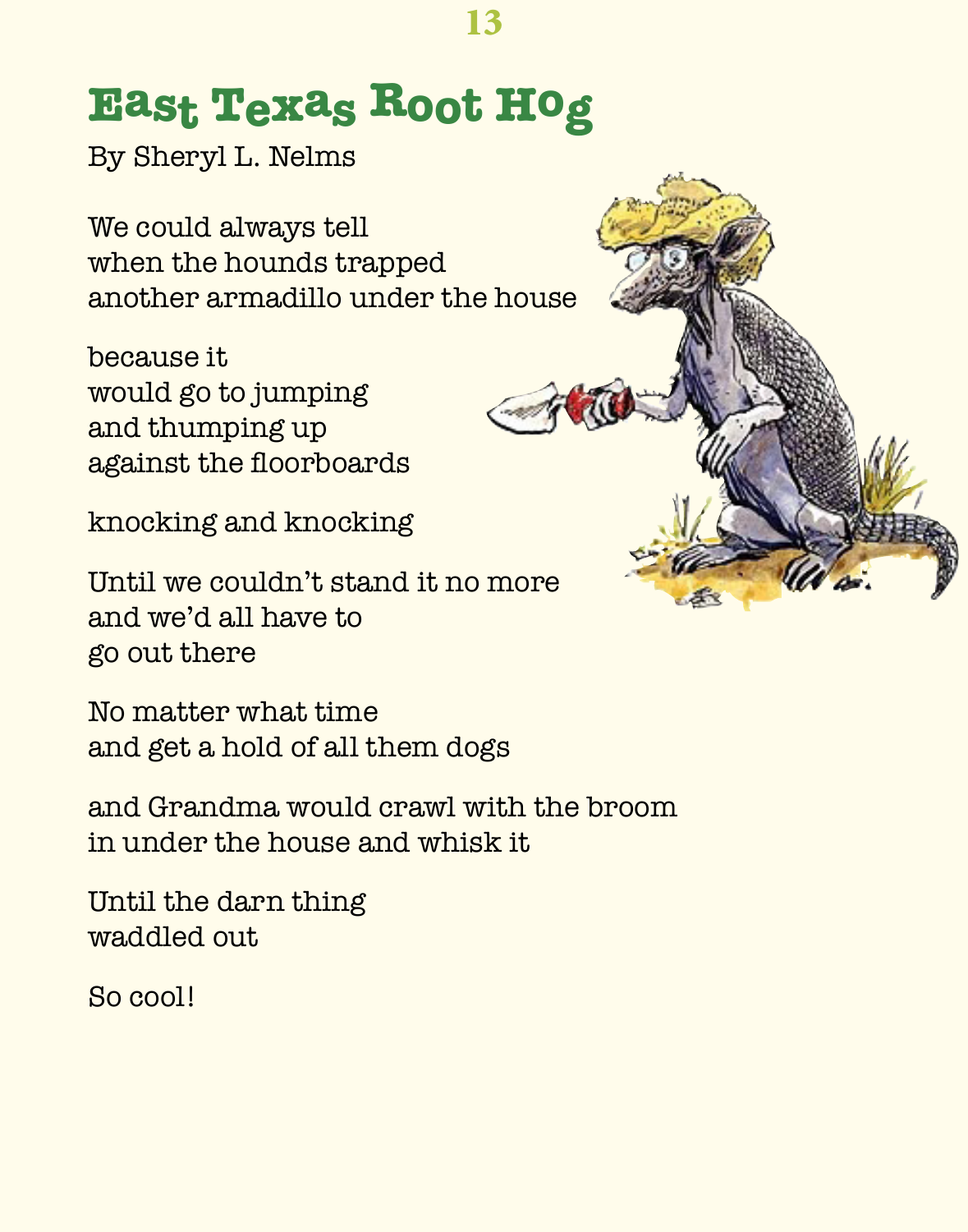





**Text & photos by Charla Davis**



Walking for our health comes secondary to our love of the scenic beauty around us. It's a four-season activity for my husband Ken and me.

Several nearby parks offer opportunities to mingle with creatures of the wild and to venture along the bluffs and shore of Lake Michigan.

Sharing the hobby of photography, we capture scenes along biking/hiking trails as well as wooded areas off the beaten path.

Every walk creates an adventure, togetherness and appreciation for the exciting World of Nature.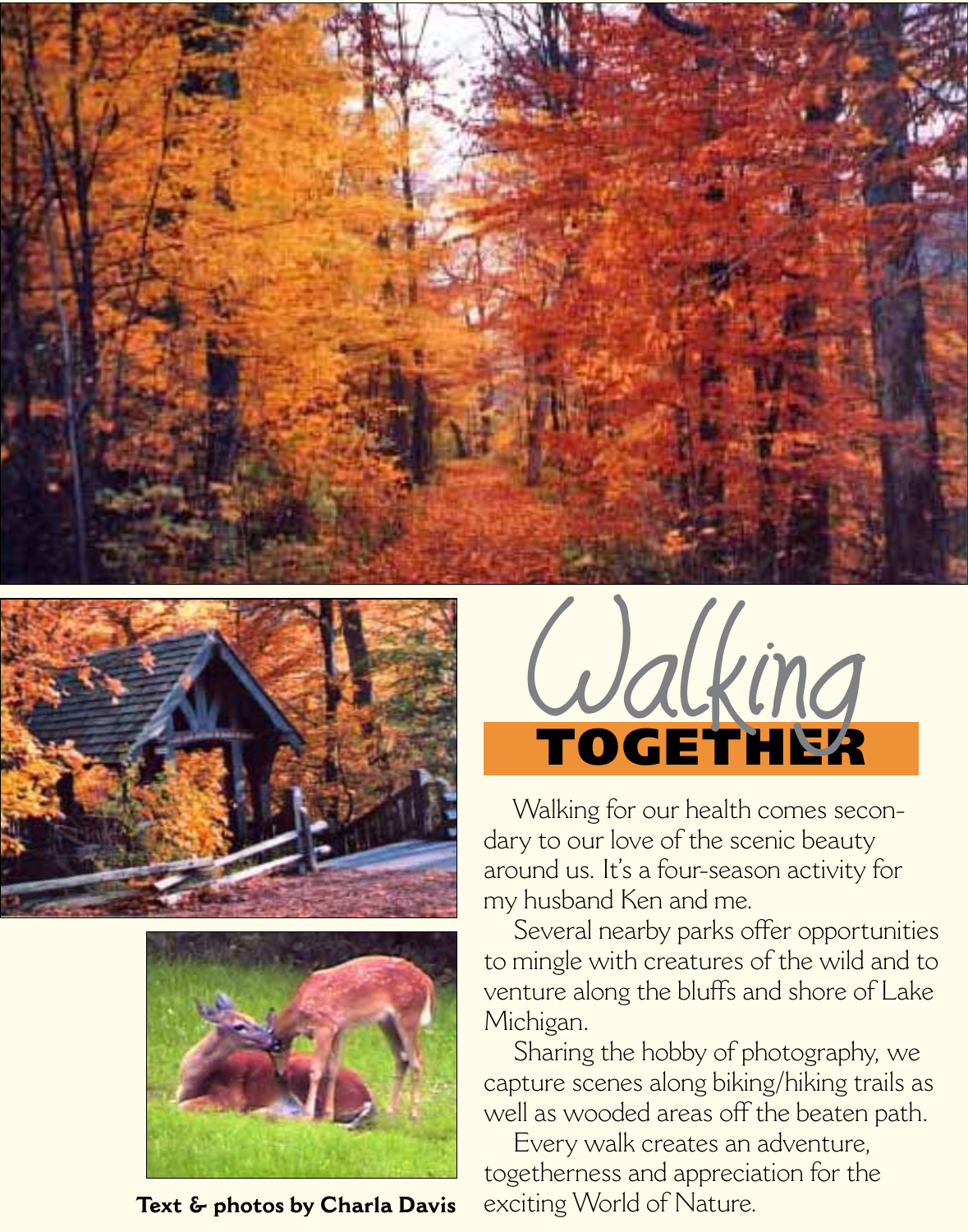

Story and painting by Kathleen DesHotel

Singing was her life; her father sang, too. He sang in church, and everyone loved his voice, especially the ladies of the congregation. They were always bringing her and her daddy something they cooked. They ate good pies and cakes, baked macaroni, potato salad and baked chicken. What-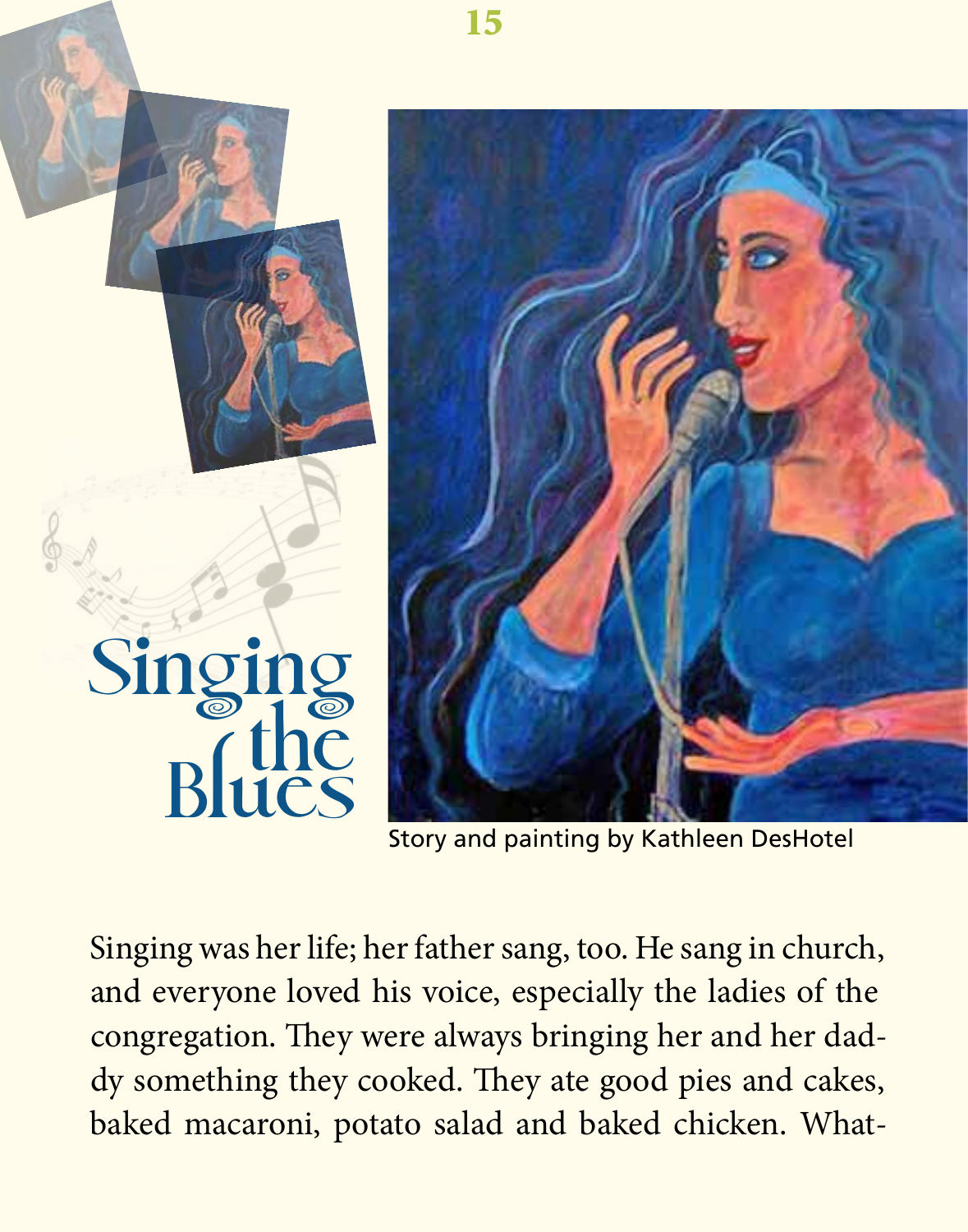ever good food a person could think of, their little trailer where they lived had it.

Joe Paul was a bricklayer who even sang while he was working, mostly gospel songs. Not his daughter. She wanted to be a blues singer, and she wanted a handsome man to fall in love with her voice. She never wanted to sing when her daddy was around because she was afraid that she wouldn't be as good as he was and that his criticism might make her cry. She liked looking brave about everything.

Her mama left them when her daughter was only eight, and she faced that bravely. No one truly knew where her mother went, but Alysha heard church ladies sitting behind her and gossiping about how her mama found a man with a little money and his own new car. Her mama liked the flashy life.

When she started high school, her favorite class was home economics. That's where she learned how to sew. From her freshman year on, she made all her own clothes. Before she quit school at sixteen, her teacher offered her the most beautiful piece of blue velvet fabric. Usually, she didn't like to take handouts, but she didn't hesitate in taking this beautiful material.

She worked on making a beautiful dress for months in every spare minute she had after work where she sham-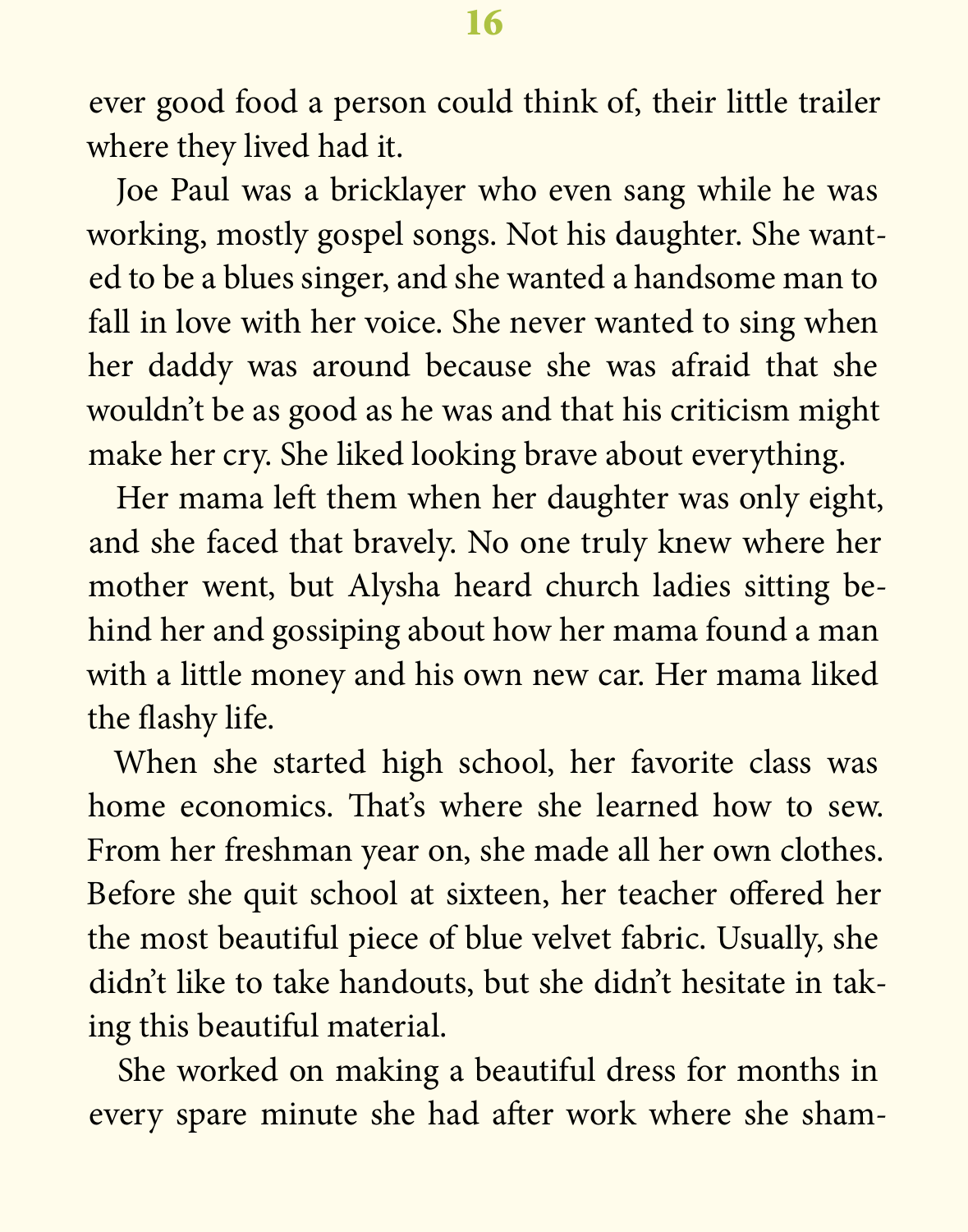pooed hair at Ms. Lily's Beauty Salon. Ms. Lily liked her daddy too; because of this, she allowed his girl to work there. It was a good arrangement because sometimes Ms. Lily would help her out by putting a relaxer in her long, tangled hair. She loved Ms. Lily for this. Sometimes Alysha would sing at the salon while she washed people's hair, and they would all say, "Oh, girl, you got the gene, just like your daddy."

Their compliments gave her the incentive to sing even more. She sang about a woman leaving her man, which everyone knew was about her mama even though she didn't name her in the song. Velma would never get any mention from her abandoned daughter. The only thing she ever said about her mama was, "That woman was no help to me. She left me." Other songs she sang were about getting away from Mississippi. She wanted to go up north where she could get a chance to make a lot of money.

One day a lady in the salon said to her, "Alysha, you should go to Nashville and try to make it there." She knew that wasn't exactly the north, but she knew that people went there to sing. The thought of singing in Nashville kept going over and over in her head, and a plan came together. She would take a train to Nashville and work somewhere there to pay for someplace to live until she was famous.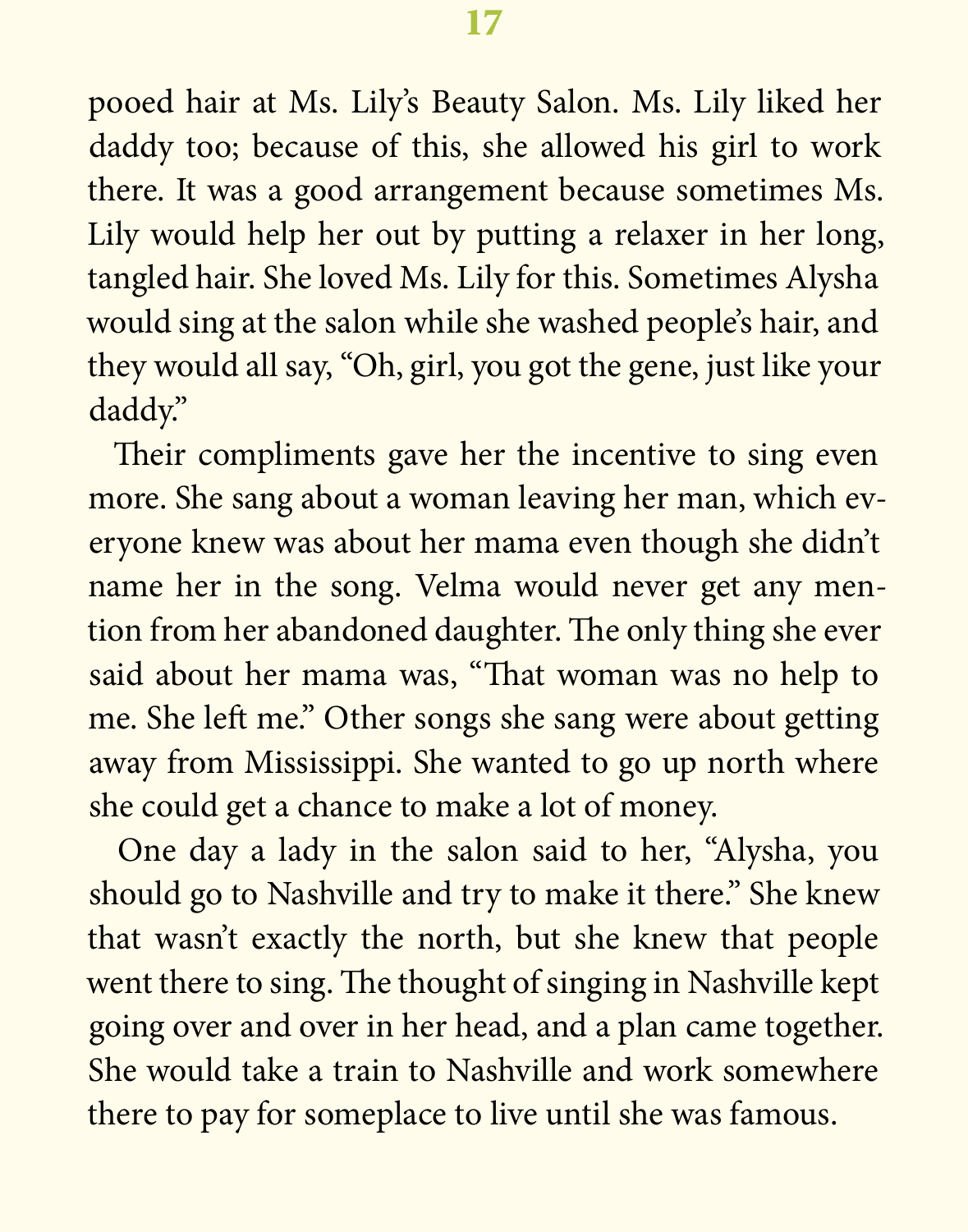She started saving all her salary, finished her beautiful blue dress and secretly packed all the little things she had. There wasn't much, but she'd need something to wear. All day every day, she thought about getting on that bus. She thought that she might be like her mama after all because she was going to get out of Mound Bayou, Mississippi.

It took several months to save \$255. After her last customer, she went home and counted out the money, \$255 all cash plus her piggy bank, which might have had another \$20 in it. She was ready. So, one morning when she was supposed to go to work and after her daddy left for work, without telling anyone she walked to the depot, boarded a train and headed to find singing fame.

She disembarked at Nashville's Riverfront Station. Carrying her suitcase she waked until she found a beauty salon.



The ladies inside the Star Salon were blonde and had big teased hair, not at all like her ladies back in Mound Bayou. The salon owner was surprised to see a girl walk in with her suitcase, but she took a liking to her after a little conversation and gave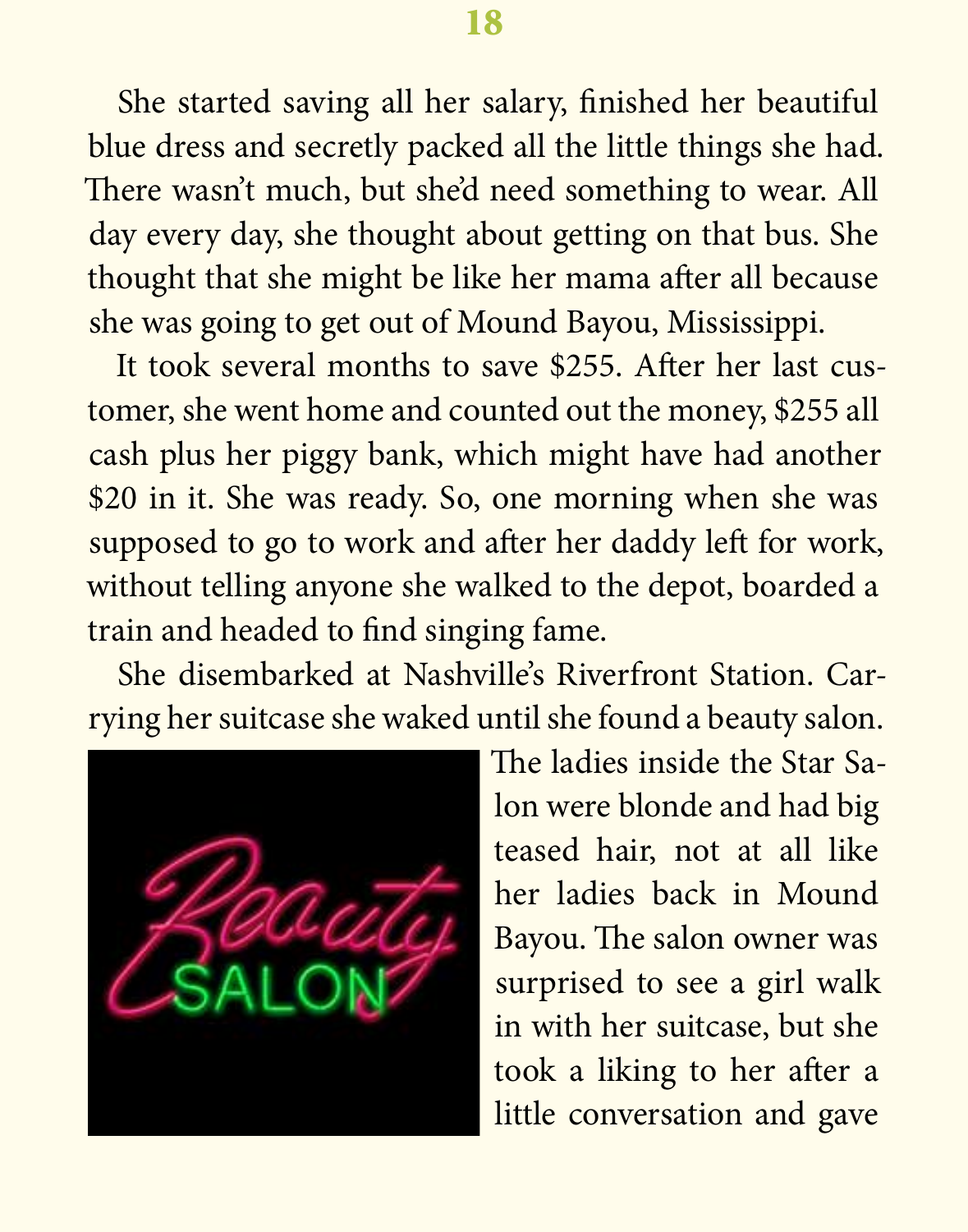her a job as a shampoo girl. She worked that very day with her suitcase at her side, and she was good at what she did.

Pretty soon, she was singing for all the ladies at Star Salon, and they were liking it. She got tips from some of them, a couple of dollars here and there. The owner helped her find a place to stay at a homeless shelter. She told Miss Faye that she wouldn't be poor for long because she would someday make a lot of money with her singing.

Miss Faye shook her head and told her, "Many people come to this city with dreams, but what they need is find something to do just in case they cannot reach where they hope to be. You need to go to beauty school, Little Miss Alysha."

Alysha thought about this because in her experience beauty salon owners were usually very smart ladies. The problem was that Alysha didn't make enough money to pay for beauty school. There had to be other ways to make money, like singing.

One day on her walk home to her shelter, she saw a sign in a bar room window: Entertainer Wanted. She knocked on the glass door, and a very, very big man came to the door. "What you want, girl?"

"I can sing," she said with confidence.

"Oh, yeah? Come in and meet the owner. He'll decide whether you can sing."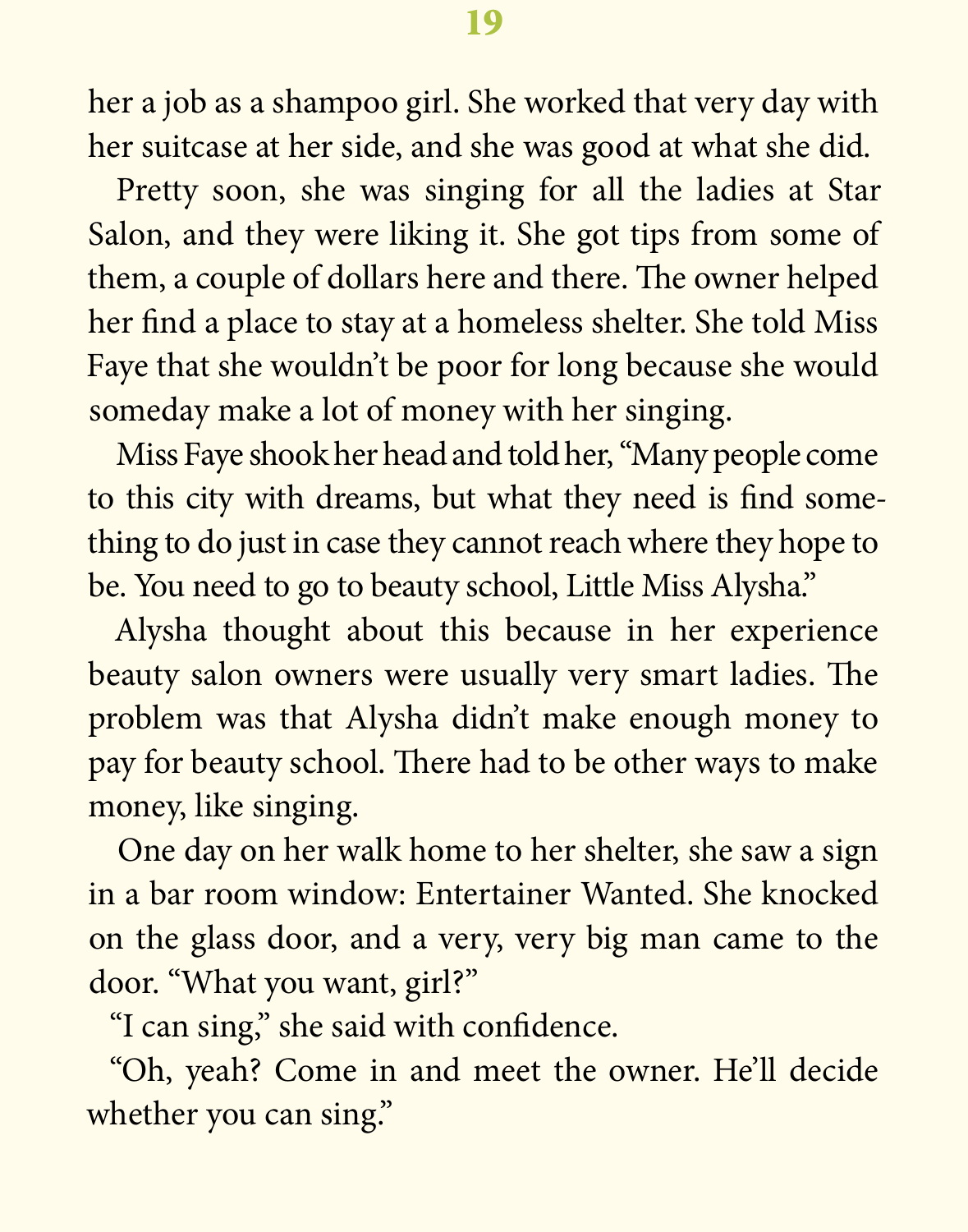Then the most gorgeous dark skinned man walked from the back room. Alysha had to gasp for breath. He looked her over up and down, told her to turn around, and asked, "How old are you?"

She lied and said that she was 21 even though she had just turned 18.

"Come back tonight at exactly 9. Lots of girls are trying out. We'll se what you got then. Oh, and dress up."

She guaranteed him that she had the perfect dress to wear and walked out of the Good Looks Bar in a daze. "I am in love. He is going to want me; I can tell by the way he looked all over me. I will sing for him for the rest of my life," she contemplated and hurriedly walked the three miles to the shelter.

When Alysha arrived, she took her beautiful blue velvet dress out of her suitcase and smoothed it out on her cot. She figured by 9 it would be just right. Passing the next three hours until tryout really wore out her brain, but by 8 she was dressed and wore some makeup. Everyone at the shelter assured her that she looked good.

She had to pace her walk to the Good Looks Bar so that she wouldn't get all sweaty. When she arrived, the owner sat at the bar as a line of girls stood waiting for his attention. The big, big man passed and gave each one a number.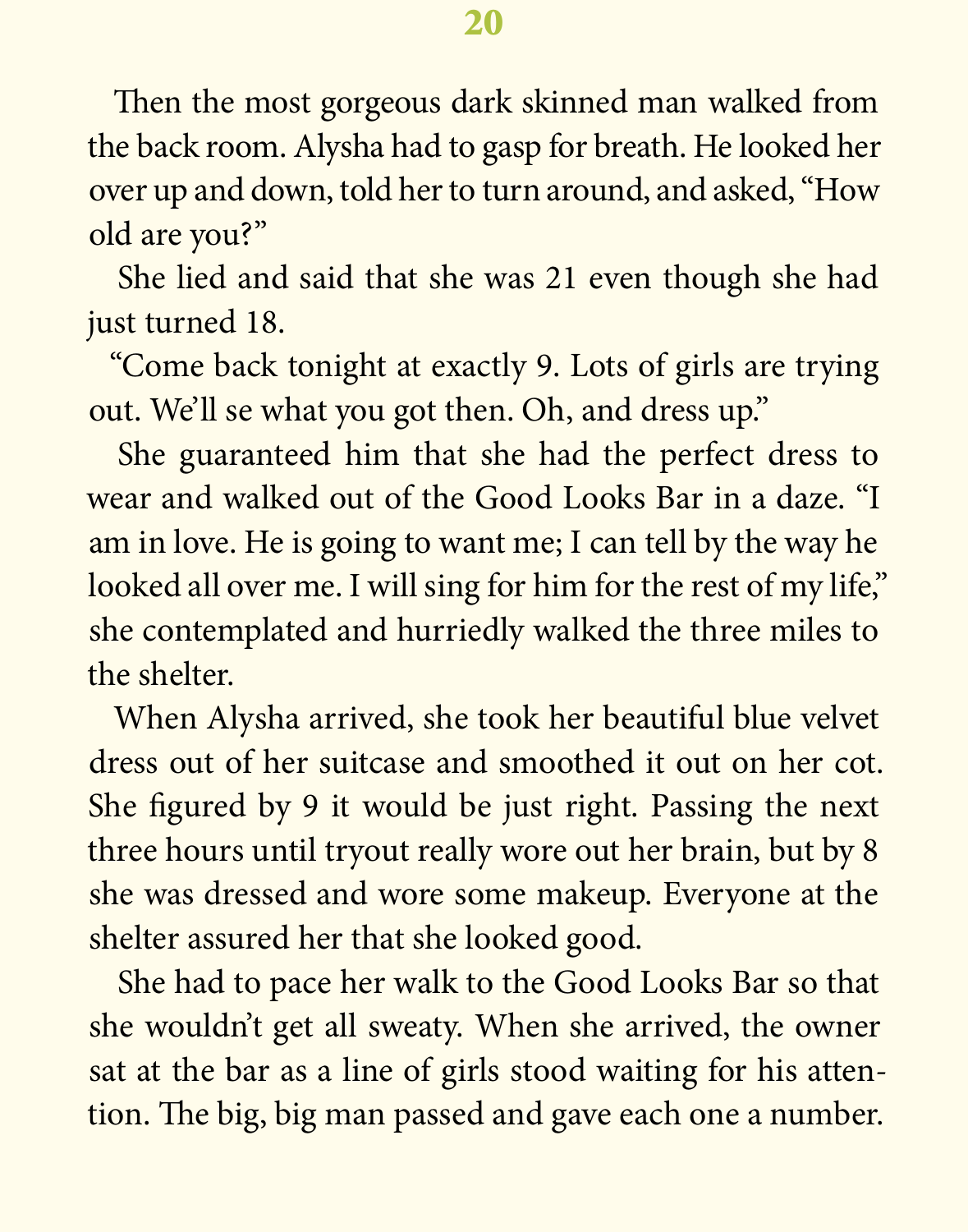Alysha received the number 11 and within 10 minutes the numbers 12, 13, 14, and 15 were given out.

Alysha didn't expect anyone else to be there, but she could see by the way he looked at her that she was the one he wanted. Some of the girls were dressed in bikinis, others in sequined costumes, one fat girl in a long gathered skirt, some in shorts, and only one other girl in a dress. But, that girl's dress was not as beautiful at the blue velvet dress. Alysha closed her eyes and imagined how beautiful the velvet would look under the yellowed stage lights.

"Number one," the owner said in a smooth and sexy voice, and the first girl in a bikini went up and did some acrobatics to the music. The men inside applauded. The owner told her he would call her to let her know if she got the job. The girl looked disappointed, but she put on a jacket and left.

One by one, the girls performed, but the few who did sing, couldn't sing like Alysha. "I am better than all of them," she thought.

Then suddenly she heard, "Number 11," and this snapped her out of her concentration.

She climbed the four steps to the stage and stood under the lights. She looked directly at the owner as she began her song and realized that he was looking intently right back at her. In her mind, she thought, "He wants me," then cleared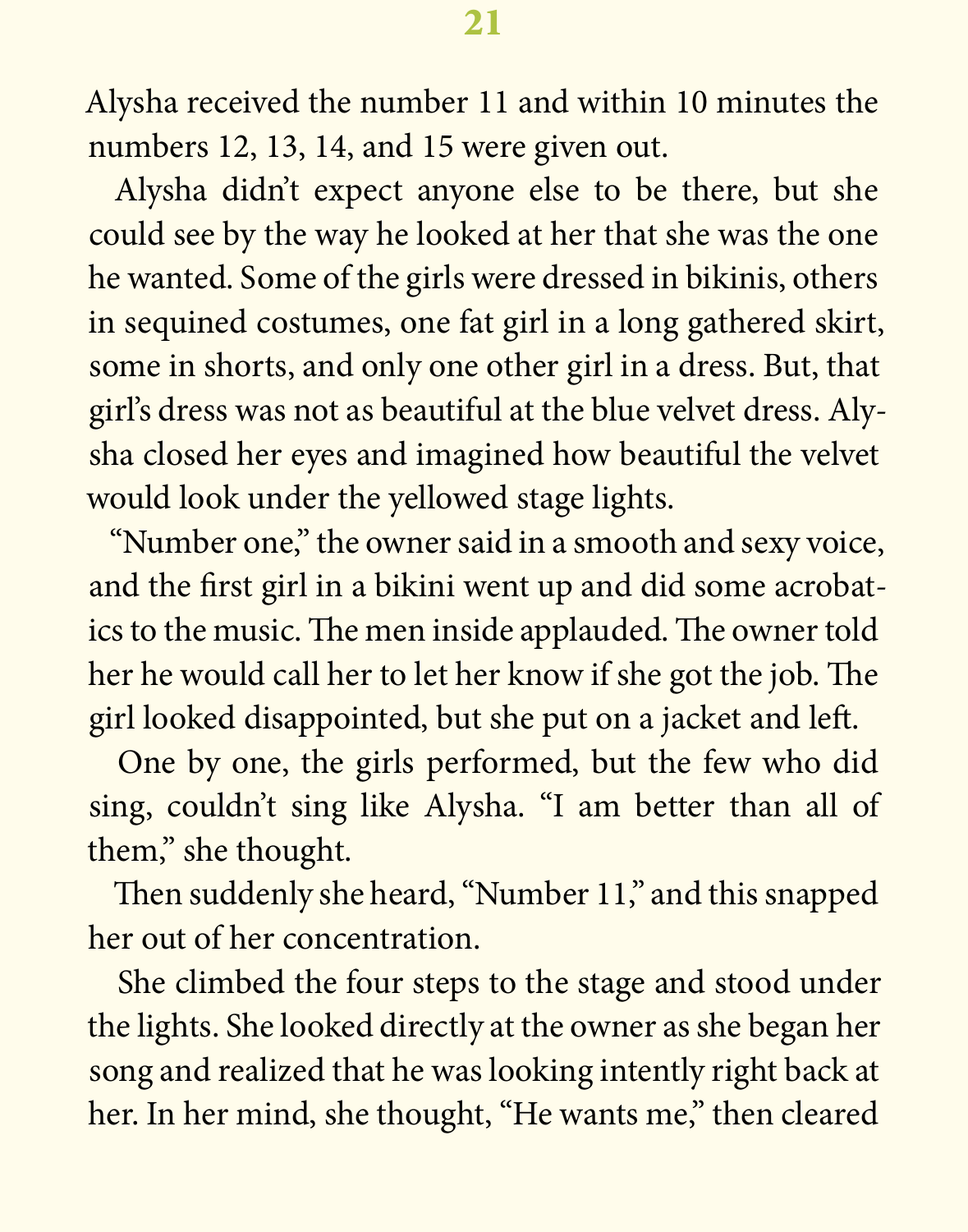her throat and began to sing. She knew that her voice was perfect, on key, in tune, filled with the blues emotion of a song about losing the man you love.

The owner didn't interrupt her once like he had done to some of the other girls. When she finished the song, everyone was quiet. She knew that they were shocked by the beauty of the gene she inherited from her daddy. Then while she still stood on the stage in the yellow light, the owner broke the silence and said, "You're pretty good, kid, but you are not right for this place," and then he casually said, "Twelve."

One of her eyes betrayed her artificial bravery as a tear ran down her right cheek. "This is a terrible sign of weakness," she thought through her broken heart. Another girl in a bikini went up on stage, and all the men in the bar applauded even before she performed.

Alysha went back down the four steps, grabbed her purse and walked the three miles back to the shelter. When she arrived, everyone was asleep on their cots. She quietly changed her clothes, folded her beautiful blue dress and put it in her suitcase.

She fell asleep wondering how she would afford classes in a beauty school.  $\blacksquare$